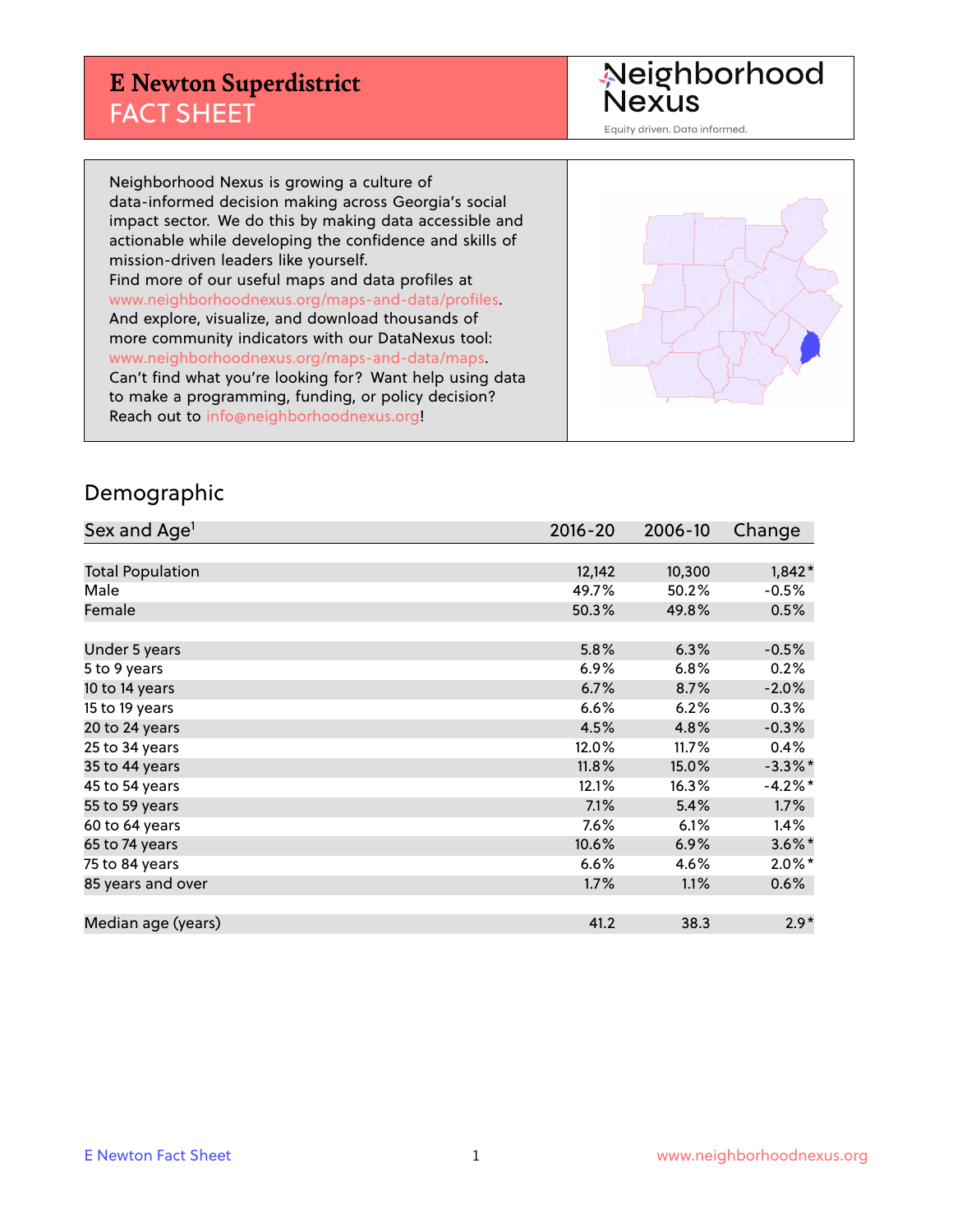# Demographic, continued...

| Race <sup>2</sup>                                            | $2016 - 20$ | 2006-10 | Change     |
|--------------------------------------------------------------|-------------|---------|------------|
| Total population                                             | 12,142      | 10,300  | $1,842*$   |
| One race                                                     | 98.0%       | 99.0%   | $-1.0\%$ * |
| White                                                        | 86.2%       | 91.7%   | $-5.5%$ *  |
| <b>Black or African American</b>                             | 10.7%       | 5.9%    | 4.8%*      |
| American Indian and Alaska Native                            | 0.0%        | 0.7%    | $-0.7%$    |
| Asian                                                        | 0.0%        | 0.3%    | $-0.3%$    |
| Native Hawaiian and Other Pacific Islander                   | 0.0%        | 0.0%    | 0.0%       |
| Some other race                                              | 1.1%        | 0.3%    | $0.8\%$ *  |
| Two or more races                                            | 2.0%        | 1.0%    | 1.0%       |
| Race alone or in combination with other race(s) <sup>3</sup> | $2016 - 20$ | 2006-10 | Change     |
| Total population                                             | 12,142      | 10,300  | $1,842*$   |
| White                                                        | 88.2%       | 92.8%   | $-4.6\%$ * |
| <b>Black or African American</b>                             | 10.9%       | 6.9%    | $3.9\%$ *  |
| American Indian and Alaska Native                            | 0.2%        | 0.7%    | $-0.5%$    |
| Asian                                                        | 0.0%        | 0.3%    | $-0.3%$    |
| Native Hawaiian and Other Pacific Islander                   | 0.0%        | 0.2%    | $-0.2%$    |
| Some other race                                              | 2.8%        | 0.3%    | $2.4\%$ *  |
|                                                              |             |         |            |
| Hispanic or Latino and Race <sup>4</sup>                     | $2016 - 20$ | 2006-10 | Change     |
| Total population                                             | 12,142      | 10,300  | $1,842*$   |
| Hispanic or Latino (of any race)                             | 2.9%        | 0.0%    | $2.9\%$ *  |
| Not Hispanic or Latino                                       | 97.1%       | 100.0%  | $-2.9%$ t  |
| White alone                                                  | 83.5%       | 91.7%   | $-8.2\%$ * |
| Black or African American alone                              | 10.7%       | 5.9%    | 4.8%*      |
| American Indian and Alaska Native alone                      | 0.0%        | 0.7%    | $-0.7%$    |
| Asian alone                                                  | 0.0%        | 0.3%    | $-0.3%$    |
| Native Hawaiian and Other Pacific Islander alone             | 0.0%        | 0.0%    | 0.0%       |
| Some other race alone                                        | 0.8%        | 0.3%    | 0.5%       |
| Two or more races                                            | 2.0%        | 1.0%    | 1.0%       |
| U.S. Citizenship Status <sup>5</sup>                         | $2016 - 20$ | 2006-10 | Change     |
|                                                              |             |         |            |
| Foreign-born population                                      | 75          | 82      | $-7$       |
| Naturalized U.S. citizen                                     | 34.7%       | 57.3%   | $-22.7%$   |
| Not a U.S. citizen                                           | 65.3%       | 42.7%   | 22.7%      |
| Citizen, Voting Age Population <sup>6</sup>                  | $2016 - 20$ | 2006-10 | Change     |
| Citizen, 18 and over population                              | 9,208       | 7,504   | 1,704*     |
| Male                                                         | 49.4%       | 49.1%   | 0.3%       |
| Female                                                       | 50.6%       | 50.9%   | $-0.3%$    |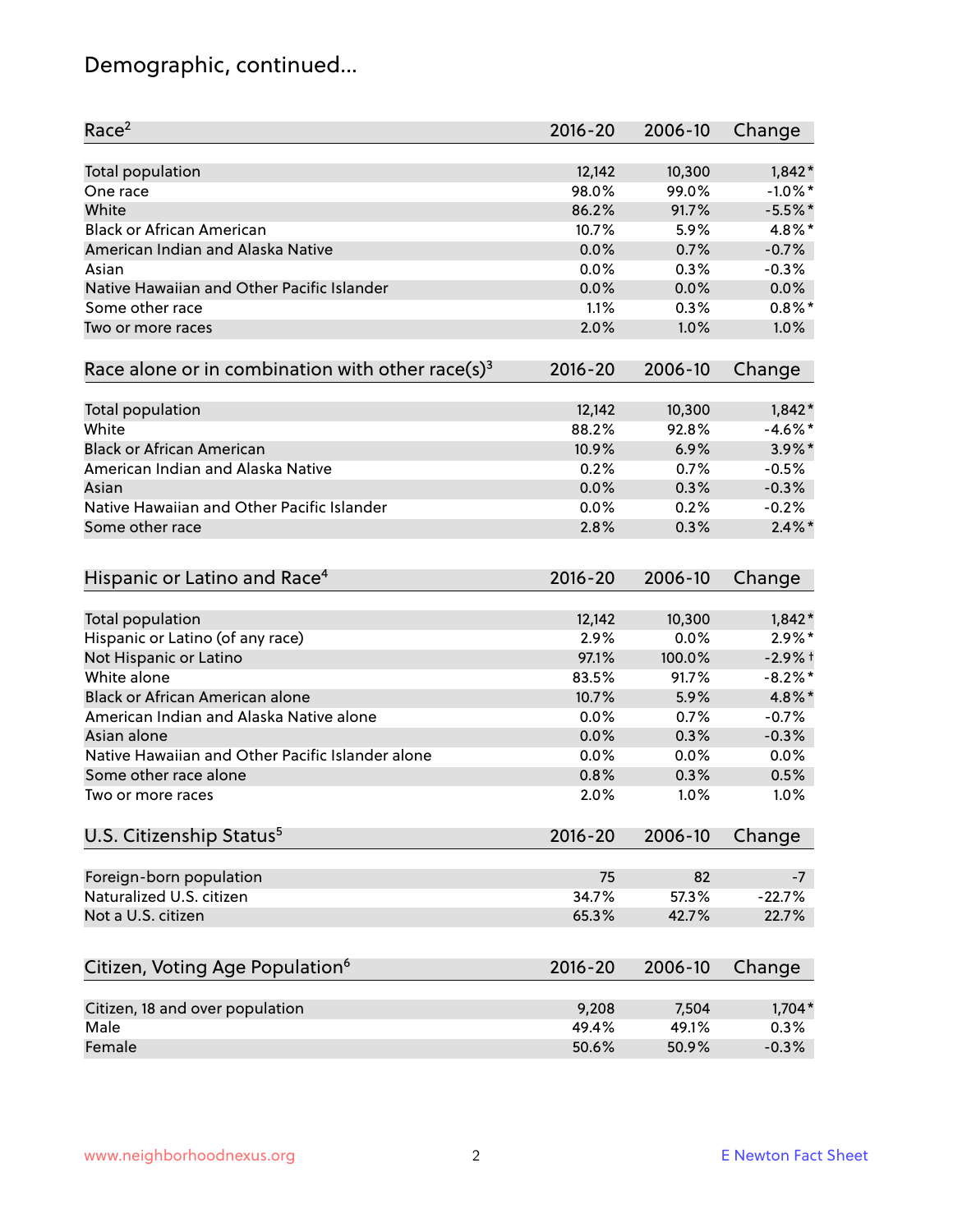#### Economic

| Income <sup>7</sup>                                 | $2016 - 20$ | 2006-10 | Change    |
|-----------------------------------------------------|-------------|---------|-----------|
|                                                     |             |         |           |
| All households                                      | 4,311       | 3,563   | 748*      |
| Less than \$10,000                                  | 2.8%        | 5.1%    | $-2.3%$   |
| \$10,000 to \$14,999                                | 1.1%        | 3.3%    | $-2.2%$   |
| \$15,000 to \$24,999                                | 7.1%        | 8.3%    | $-1.3%$   |
| \$25,000 to \$34,999                                | 5.7%        | 7.0%    | $-1.3%$   |
| \$35,000 to \$49,999                                | 13.4%       | 14.5%   | $-1.0%$   |
| \$50,000 to \$74,999                                | 14.3%       | 18.6%   | $-4.3%$   |
| \$75,000 to \$99,999                                | 17.6%       | 19.7%   | $-2.1%$   |
| \$100,000 to \$149,999                              | 20.5%       | 16.1%   | 4.3%      |
| \$150,000 to \$199,999                              | 11.2%       | 4.2%    | $7.0\%$ * |
| \$200,000 or more                                   | 6.3%        | 3.1%    | $3.2\%$ * |
| Median household income (dollars)                   | 82,977      | 63,842  | 19,135*   |
| Mean household income (dollars)                     | 97,146      | 74,273  | 22,872*   |
| With earnings                                       | 82.4%       | 82.9%   | $-0.5%$   |
| Mean earnings (dollars)                             | 93,662      | 71,133  | 22,530*   |
| <b>With Social Security</b>                         | 36.0%       | 30.9%   | $5.1\%$ * |
| Mean Social Security income (dollars)               | 23,003      | 16,781  | $6,222*$  |
| With retirement income                              | 26.3%       | 21.9%   | 4.4%      |
| Mean retirement income (dollars)                    | 30,893      | 23,255  | 7,639*    |
| With Supplemental Security Income                   | 4.3%        | 4.0%    | 0.3%      |
| Mean Supplemental Security Income (dollars)         | 9,910       | 6,578   | 3,332*    |
| With cash public assistance income                  | 0.6%        | 2.7%    | $-2.1%$   |
| Mean cash public assistance income (dollars)        | 1,358       | 3,891   | $-2,533$  |
| With Food Stamp/SNAP benefits in the past 12 months | 6.2%        | 9.7%    | $-3.5%$   |
|                                                     |             |         |           |
| Families                                            | 3,561       | 3,001   | 560*      |
| Less than \$10,000                                  | 2.8%        | 3.8%    | $-1.0%$   |
| \$10,000 to \$14,999                                | 0.8%        | 1.7%    | $-0.9%$   |
| \$15,000 to \$24,999                                | 5.5%        | 4.9%    | 0.6%      |
| \$25,000 to \$34,999                                | 5.5%        | 7.8%    | $-2.2%$   |
| \$35,000 to \$49,999                                | 8.5%        | 12.4%   | $-3.9%$   |
| \$50,000 to \$74,999                                | 13.6%       | 21.5%   | $-7.9%$ * |
| \$75,000 to \$99,999                                | 20.1%       | 22.6%   | $-2.5%$   |
| \$100,000 to \$149,999                              | 22.9%       | 18.2%   | 4.7%      |
| \$150,000 to \$199,999                              | 12.9%       | 3.7%    | $9.2\%$ * |
| \$200,000 or more                                   | 7.3%        | 3.4%    | $3.9\%$ * |
| Median family income (dollars)                      | 91,451      | 72,014  | 19,437*   |
| Mean family income (dollars)                        | 105,568     | 79,546  | 26,022*   |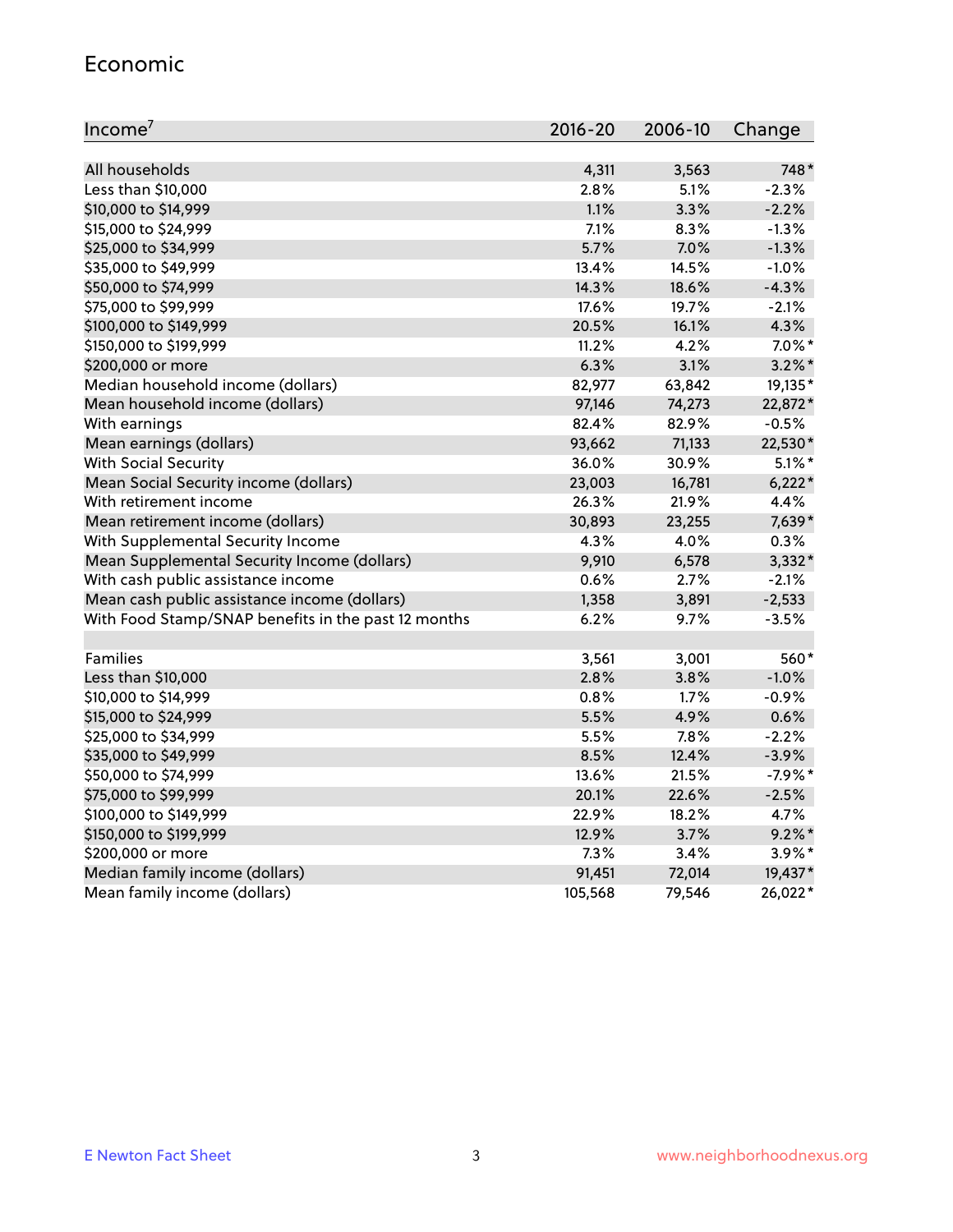#### Economic, continued...

| Income, continued <sup>8</sup>                                        | $2016 - 20$ | 2006-10 | Change             |
|-----------------------------------------------------------------------|-------------|---------|--------------------|
|                                                                       |             |         |                    |
| Nonfamily households                                                  | 750         | 562     | 188                |
| Median nonfamily income (dollars)                                     | 40,889      | 24,630  | 16,259*            |
| Mean nonfamily income (dollars)                                       | 55,070      | 41,852  | 13,217             |
| Median earnings for workers (dollars)                                 | 38,345      | 31,788  | $6,557*$           |
| Median earnings for male full-time, year-round workers                | 53,106      | 50,814  | 2,292              |
| (dollars)                                                             |             |         |                    |
| Median earnings for female full-time, year-round workers<br>(dollars) | 45,254      | 37,415  | 7,840*             |
| Per capita income (dollars)                                           | 34,386      | 26,059  | 8,326*             |
|                                                                       |             |         |                    |
| Families and People Below Poverty Level <sup>9</sup>                  | 2016-20     | 2006-10 | Change             |
|                                                                       |             |         |                    |
| <b>All families</b>                                                   | 6.2%        | 6.5%    | $-0.3%$            |
| With related children under 18 years                                  | 8.9%        | 10.6%   | $-1.8%$            |
| With related children under 5 years only                              | 3.2%        | 15.8%   | $-12.6%$           |
| Married couple families                                               | 5.6%        | 4.5%    | 1.2%               |
| With related children under 18 years                                  | 7.8%        | 6.6%    | 1.2%               |
| With related children under 5 years only                              | 0.0%        | 9.3%    | $-9.3%$            |
| Families with female householder, no husband present                  | 12.3%       | 23.4%   | $-11.1%$           |
| With related children under 18 years                                  | 21.7%       | 35.3%   | $-13.6%$           |
| With related children under 5 years only                              | 100.0%      | 58.7%   | 41.3%              |
| All people                                                            | 7.9%        | 8.0%    | $-0.1%$            |
| Under 18 years                                                        | 8.4%        | 6.8%    | 1.5%               |
| Related children under 18 years                                       | 8.4%        | 6.7%    | 1.7%               |
| Related children under 5 years                                        | 11.6%       | 10.4%   | 1.2%               |
| Related children 5 to 17 years                                        | 7.4%        | 5.5%    | 1.8%               |
| 18 years and over                                                     | 7.8%        | 8.5%    | $-0.7%$            |
| 18 to 64 years                                                        | 8.6%        | 9.3%    | $-0.7%$            |
| 65 years and over                                                     | 5.1%        | 4.3%    | 0.8%               |
| People in families                                                    | 7.1%        | 6.0%    | 1.1%               |
| Unrelated individuals 15 years and over                               | 16.0%       | 29.5%   | $-13.6%$           |
|                                                                       |             |         |                    |
| Non-Hispanic white people                                             | 7.9%        | 7.6%    | 0.2%               |
| Black or African-American people                                      | 12.2%       | 9.5%    | 2.7%               |
| Asian people                                                          | (X)         | 0.0%    | $(X)$ +            |
| Hispanic or Latino people                                             | 0.6%        | (X)     | $(X)$ <sup>+</sup> |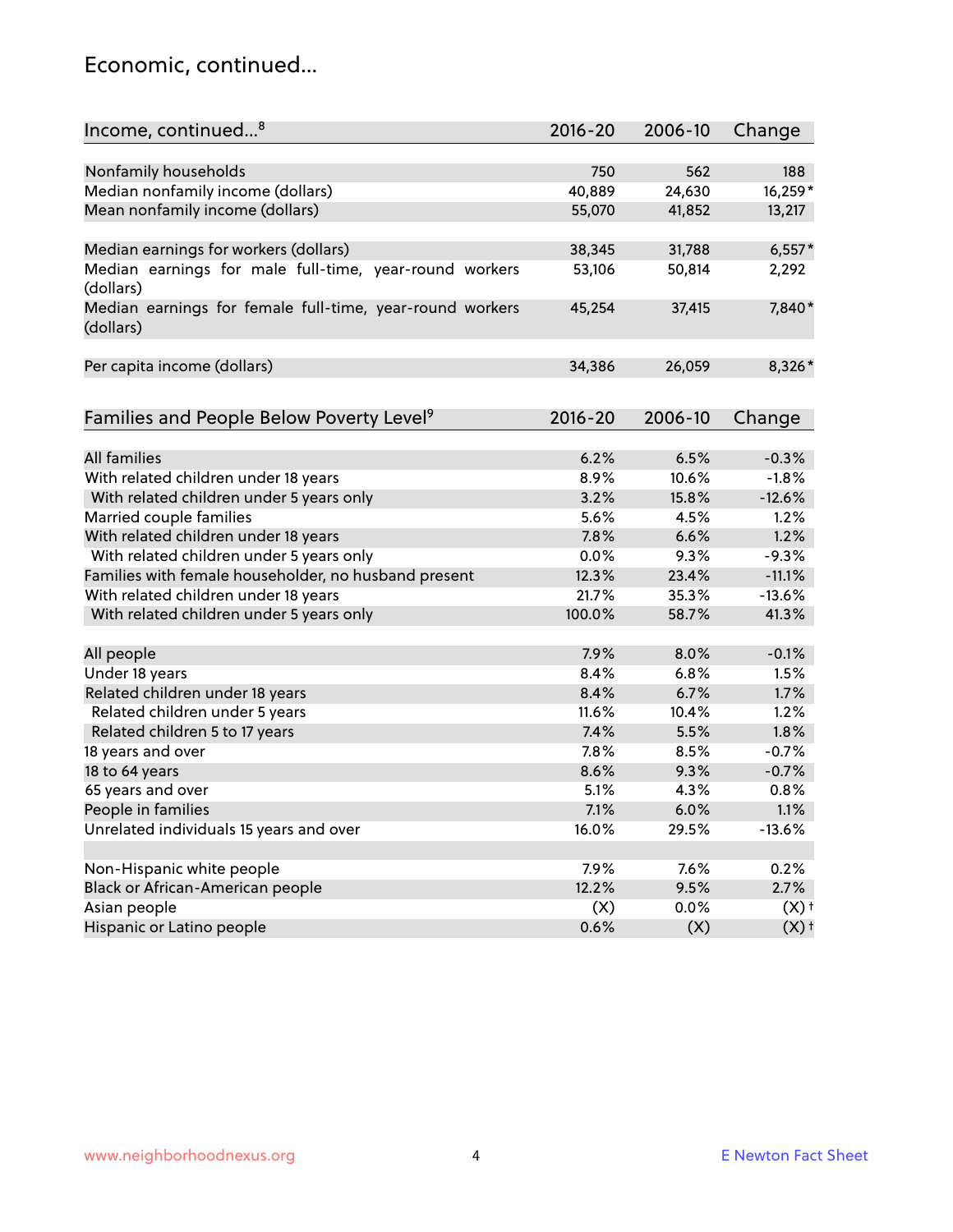## Employment

| Employment Status <sup>10</sup>                                             | $2016 - 20$ | 2006-10 | Change     |
|-----------------------------------------------------------------------------|-------------|---------|------------|
| Population 16 years and over                                                |             |         |            |
| In labor force                                                              | 9,613       | 8,037   | 1,576 *    |
| Civilian labor force                                                        | 63.0%       | 65.7%   | $-2.7%$    |
|                                                                             | 63.0%       | 65.7%   | $-2.7%$    |
| Employed                                                                    | 60.8%       | 61.1%   | $-0.2%$    |
| Unemployed                                                                  | 2.2%        | 4.6%    | $-2.4%$    |
| <b>Armed Forces</b>                                                         | 0.0%        | 0.0%    | 0.0%       |
| Not in labor force                                                          | 37.0%       | 34.3%   | 2.7%       |
| Civilian labor force                                                        | 6,058       | 5,279   | 779*       |
|                                                                             | 3.4%        | 7.0%    |            |
| <b>Unemployment Rate</b>                                                    |             |         | $-3.6%$    |
| Females 16 years and over                                                   | 4,851       | 4,102   | $749*$     |
| In labor force                                                              | 56.4%       | 60.0%   | $-3.6%$    |
| Civilian labor force                                                        | 56.4%       | 60.0%   | $-3.6%$    |
| Employed                                                                    | 55.2%       | 56.3%   | $-1.1%$    |
|                                                                             |             |         |            |
| Own children of the householder under 6 years                               | 761         | 792     | $-31$      |
| All parents in family in labor force                                        | 61.5%       | 64.5%   | $-3.0%$    |
|                                                                             |             |         |            |
| Own children of the householder 6 to 17 years                               | 2,010       | 1,894   | 116        |
| All parents in family in labor force                                        | 73.8%       | 63.9%   | 9.8%       |
|                                                                             |             |         |            |
| Industry <sup>11</sup>                                                      | $2016 - 20$ | 2006-10 | Change     |
|                                                                             |             |         |            |
| Civilian employed population 16 years and over                              | 5,849       | 4,909   | 940*       |
| Agriculture, forestry, fishing and hunting, and mining                      | 2.9%        | 1.6%    | 1.3%       |
| Construction                                                                | 10.5%       | 10.6%   | $-0.1%$    |
| Manufacturing                                                               | 14.9%       | 16.5%   | $-1.6%$    |
| Wholesale trade                                                             | 3.5%        | 2.9%    | 0.7%       |
| Retail trade                                                                | 7.6%        | 13.0%   | $-5.4\%$ * |
| Transportation and warehousing, and utilities                               | 7.0%        | 5.4%    | 1.6%       |
| Information                                                                 | 1.7%        | 3.3%    | $-1.6%$    |
| Finance and insurance, and real estate and rental and leasing               | 4.6%        | 4.7%    | $-0.1%$    |
| Professional, scientific, and management, and administrative                | 10.4%       | 12.7%   | $-2.3%$    |
| and waste management services                                               |             |         |            |
| Educational services, and health care and social assistance                 | 22.6%       | 15.9%   | $6.7\%$ *  |
| Arts, entertainment, and recreation, and accommodation and<br>food services | 4.2%        | 6.0%    | $-1.8%$    |
| Other services, except public administration                                | 6.8%        | 4.8%    | 2.0%       |
| Public administration                                                       | 3.4%        | 2.8%    | 0.6%       |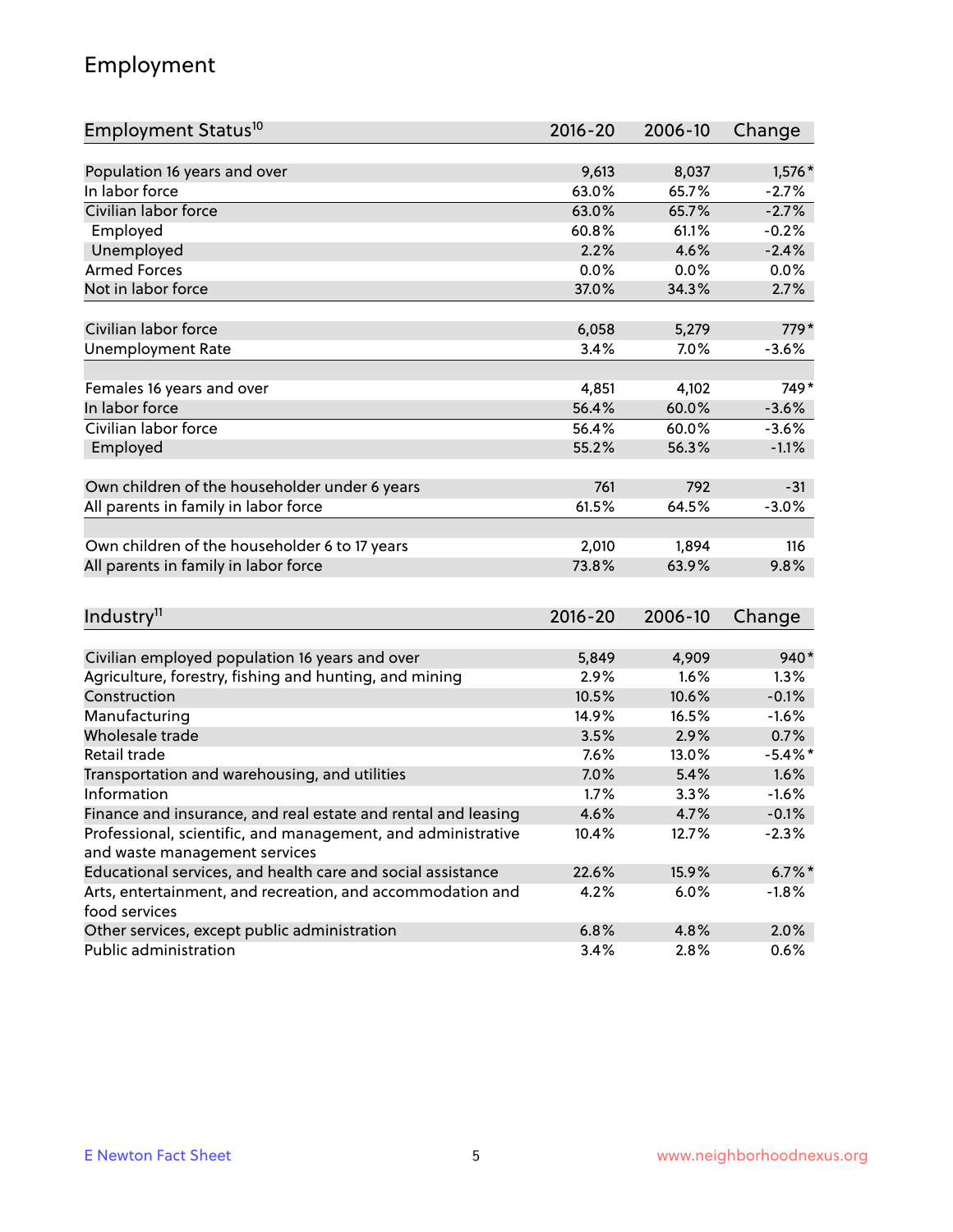# Employment, continued...

| Occupation <sup>12</sup>                                     | $2016 - 20$ | 2006-10 | Change    |
|--------------------------------------------------------------|-------------|---------|-----------|
| Civilian employed population 16 years and over               | 5,849       | 4,909   | $940*$    |
| Management, business, science, and arts occupations          | 39.4%       | 30.2%   | $9.2%$ *  |
| Service occupations                                          | 13.1%       | 11.4%   | 1.7%      |
| Sales and office occupations                                 | 20.4%       | 30.2%   | $-9.8%$ * |
| Natural<br>and<br>resources,<br>construction,<br>maintenance | 13.9%       | 15.0%   | $-1.1%$   |
| occupations                                                  |             |         |           |
| Production, transportation, and material moving occupations  | 13.2%       | 13.2%   | $-0.0%$   |
| Class of Worker <sup>13</sup>                                | $2016 - 20$ | 2006-10 | Change    |
|                                                              |             |         |           |
| Civilian employed population 16 years and over               | 5,849       | 4,909   | $940*$    |
| Private wage and salary workers                              | 76.5%       | 80.4%   | $-3.9%$   |
| Government workers                                           | 16.0%       | 12.3%   | 3.6%      |
| Self-employed in own not incorporated business workers       | 7.1%        | 7.2%    | $-0.1%$   |
| Unpaid family workers                                        | 0.4%        | 0.0%    | 0.3%      |
| Job Flows <sup>14</sup>                                      | 2019        | 2010    | Change    |
|                                                              |             |         |           |
| Total Jobs in district                                       | 2,261       | 870     | 1,391     |
| Held by residents of district                                | 13.5%       | 21.5%   | $-8.0%$   |
| Held by non-residents of district                            | 86.5%       | 78.5%   | 8.0%      |
| Jobs by Industry Sector <sup>15</sup>                        | 2019        | 2010    | Change    |
|                                                              |             |         |           |
| Total Jobs in district                                       | 2,261       | 870     | 1,391     |
| Goods Producing sectors                                      | 17.2%       | 46.0%   | $-28.8%$  |
| Trade, Transportation, and Utilities sectors                 | 57.8%       | 8.0%    | 49.7%     |
| All Other Services sectors                                   | 25.0%       | 46.0%   | $-20.9%$  |
| Total Jobs in district held by district residents            | 306         | 187     | 119       |
| <b>Goods Producing sectors</b>                               | 30.4%       | 47.6%   | $-17.2%$  |
| Trade, Transportation, and Utilities sectors                 |             |         | 22.0%     |
|                                                              | 31.0%       | 9.1%    |           |
| All Other Services sectors                                   | 38.6%       | 43.3%   | $-4.8%$   |
| Jobs by Earnings <sup>16</sup>                               | 2019        | 2010    | Change    |
|                                                              |             |         |           |
| Total Jobs in district                                       | 2,261       | 870     | 1,391     |
| Jobs with earnings \$1250/month or less                      | 15.8%       | 25.2%   | $-9.4%$   |
| Jobs with earnings \$1251/month to \$3333/month              | 27.2%       | 48.3%   | $-21.0%$  |
| Jobs with earnings greater than \$3333/month                 | 57.0%       | 26.6%   | 30.4%     |
|                                                              |             |         |           |
| Total Jobs in district held by district residents            | 306         | 187     | 119       |
| Jobs with earnings \$1250/month or less                      | 27.5%       | 29.9%   | $-2.5%$   |
| Jobs with earnings \$1251/month to \$3333/month              | 35.9%       | 39.6%   | $-3.6%$   |
| Jobs with earnings greater than \$3333/month                 | 36.6%       | 30.5%   | 6.1%      |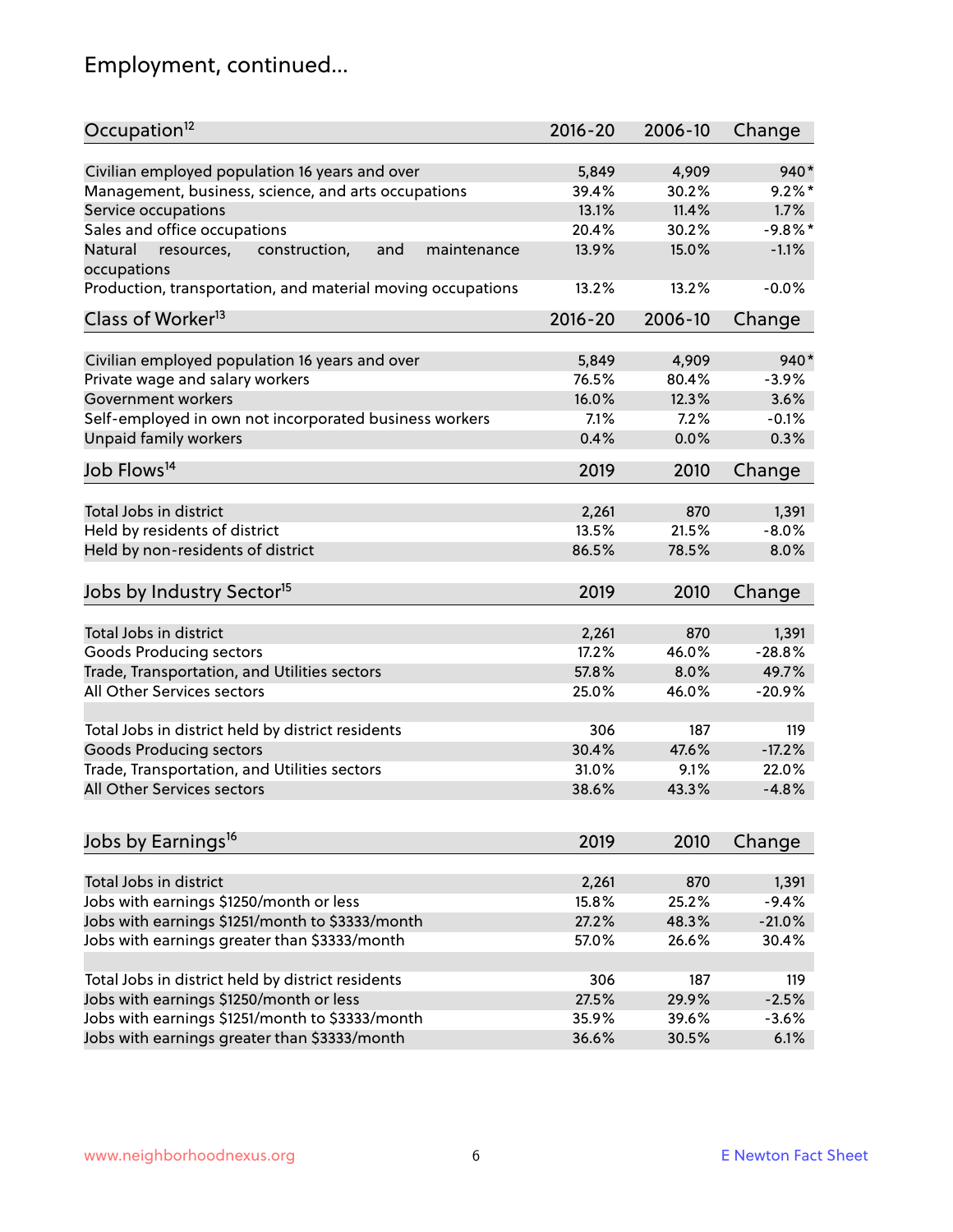# Employment, continued...

| Jobs by Age of Worker <sup>17</sup>               | 2019  | 2010  | Change   |
|---------------------------------------------------|-------|-------|----------|
|                                                   |       |       |          |
| Total Jobs in district                            | 2,261 | 870   | 1,391    |
| Jobs with workers age 29 or younger               | 21.2% | 18.7% | 2.4%     |
| Jobs with workers age 30 to 54                    | 60.5% | 64.3% | $-3.7%$  |
| Jobs with workers age 55 or older                 | 18.3% | 17.0% | 1.3%     |
|                                                   |       |       |          |
| Total Jobs in district held by district residents | 306   | 187   | 119      |
| Jobs with workers age 29 or younger               | 22.9% | 16.0% | 6.8%     |
| Jobs with workers age 30 to 54                    | 44.4% | 64.7% | $-20.3%$ |
| Jobs with workers age 55 or older                 | 32.7% | 19.3% | 13.4%    |
|                                                   |       |       |          |

#### Education

| School Enrollment <sup>18</sup>                | $2016 - 20$ | 2006-10  | Change    |
|------------------------------------------------|-------------|----------|-----------|
|                                                |             |          |           |
| Population 3 years and over enrolled in school | 2,657       | 2,652    | 5         |
| Nursery school, preschool                      | 4.9%        | $10.0\%$ | $-5.1%$   |
| Kindergarten                                   | 4.4%        | 4.8%     | $-0.4%$   |
| Elementary school (grades 1-8)                 | 57.3%       | 49.5%    | 7.8%      |
| High school (grades 9-12)                      | 23.9%       | 21.3%    | 2.7%      |
| College or graduate school                     | 9.4%        | 14.4%    | $-5.0%$   |
| Educational Attainment <sup>19</sup>           | $2016 - 20$ | 2006-10  | Change    |
|                                                |             |          |           |
| Population 25 years and over                   | 8,435       | 6,915    | $1,520*$  |
| Less than 9th grade                            | 1.9%        | 2.6%     | $-0.6%$   |
| 9th to 12th grade, no diploma                  | 8.3%        | 12.0%    | $-3.7%$   |
| High school graduate (includes equivalency)    | 37.4%       | 35.7%    | 1.7%      |
| Some college, no degree                        | 20.4%       | 21.9%    | $-1.5%$   |
| Associate's degree                             | 7.2%        | 4.1%     | $3.1\%$ * |
| Bachelor's degree                              | 16.6%       | 15.6%    | 1.0%      |
| Graduate or professional degree                | 8.2%        | 8.2%     | $0.0\%$   |
|                                                |             |          |           |
| Percent high school graduate or higher         | 89.7%       | 85.5%    | 4.3%      |
| Percent bachelor's degree or higher            | 24.8%       | 23.8%    | $1.0\%$   |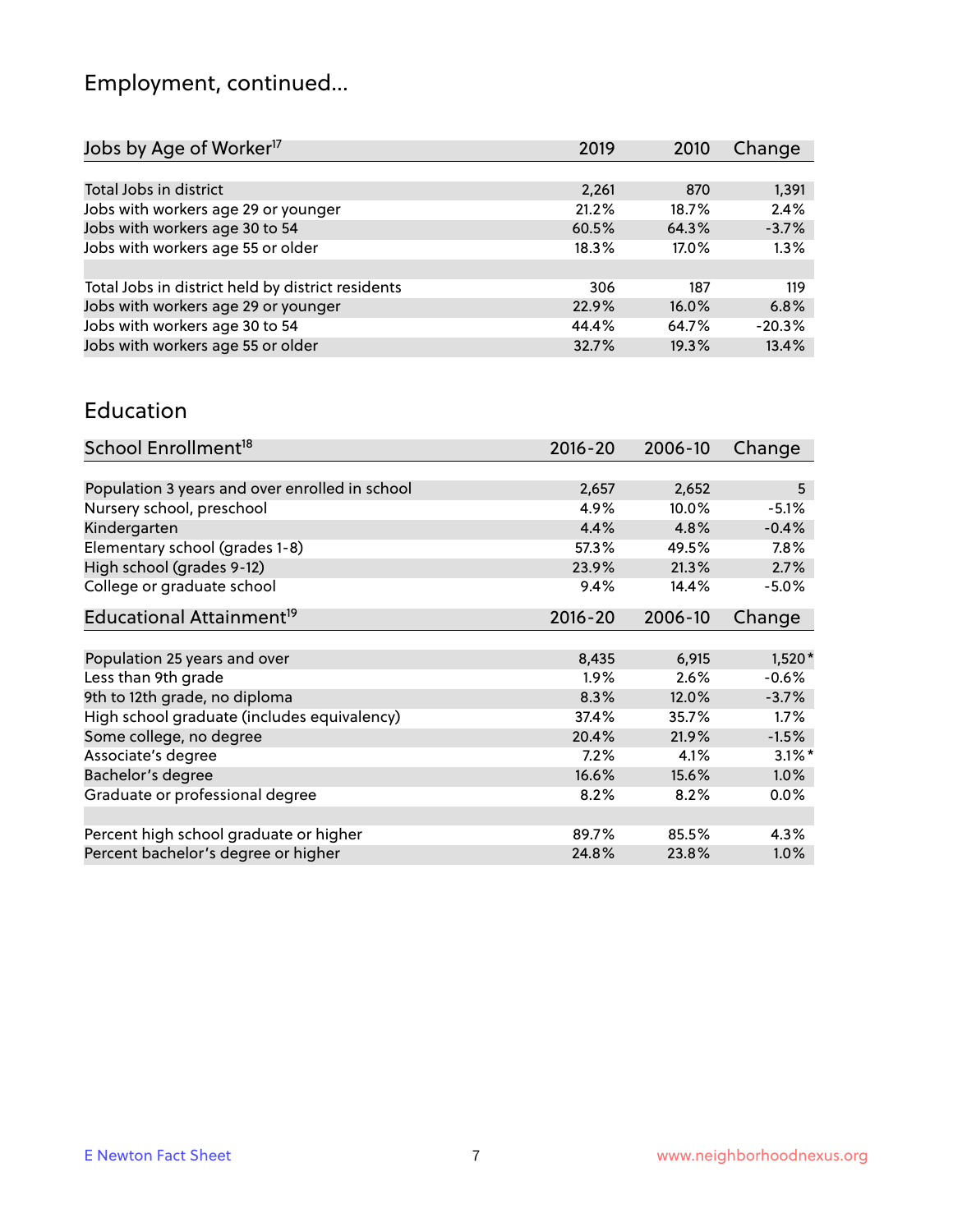#### Housing

| Households by Type <sup>20</sup>                     | 2016-20     | 2006-10 | Change     |
|------------------------------------------------------|-------------|---------|------------|
|                                                      |             |         |            |
| <b>Total households</b>                              | 4,311       | 3,563   | 748*       |
| Family households (families)                         | 82.6%       | 84.2%   | $-1.6%$    |
| With own children under 18 years                     | 34.7%       | 39.2%   | $-4.6%$    |
| Married-couple family                                | 74.9%       | 71.2%   | 3.7%       |
| With own children of the householder under 18 years  | 32.8%       | 30.9%   | 1.8%       |
| Male householder, no wife present, family            | 2.1%        | 3.6%    | $-1.5%$    |
| With own children of the householder under 18 years  | 0.9%        | 2.3%    | $-1.4%$    |
| Female householder, no husband present, family       | 5.7%        | 9.5%    | $-3.8%$    |
| With own children of the householder under 18 years  | 1.0%        | 6.0%    | $-5.0\%$ * |
| Nonfamily households                                 | 17.4%       | 15.8%   | 1.6%       |
| Householder living alone                             | 13.0%       | 12.8%   | 0.2%       |
| 65 years and over                                    | 5.5%        | 6.1%    | $-0.6%$    |
| Households with one or more people under 18 years    | 39.9%       | 41.3%   | $-1.4%$    |
| Households with one or more people 65 years and over | 34.5%       | 24.4%   | $10.1\%$ * |
|                                                      |             |         |            |
| Average household size                               | 2.81        | 2.88    | $-0.07$    |
| Average family size                                  | 3.10        | 3.12    | $-0.03$    |
| Housing Occupancy <sup>21</sup>                      | $2016 - 20$ | 2006-10 | Change     |
|                                                      |             |         |            |
| Total housing units                                  | 4,539       | 3,897   | $642*$     |
| Occupied housing units                               | 95.0%       | 91.4%   | 3.5%       |
| Vacant housing units                                 | 5.0%        | 8.6%    | $-3.5%$    |
|                                                      |             |         |            |
| Homeowner vacancy rate                               | 0.9         | 5.3     | $-4.4$     |
| Rental vacancy rate                                  | 0.0         | 0.0     | 0.0        |
|                                                      |             |         |            |
| Units in Structure <sup>22</sup>                     | $2016 - 20$ | 2006-10 | Change     |
| Total housing units                                  | 4,539       | 3,897   | $642*$     |
| 1-unit, detached                                     | 93.0%       | 90.3%   | 2.7%       |
| 1-unit, attached                                     | 0.4%        | 0.3%    | 0.1%       |
| 2 units                                              | 0.3%        | 0.4%    | $-0.1%$    |
| 3 or 4 units                                         | 0.3%        | 0.0%    | 0.3%       |
| 5 to 9 units                                         | 0.0%        | 0.2%    | $-0.2%$    |
|                                                      | 0.0%        | 0.0%    | 0.0%       |
| 10 to 19 units<br>20 or more units                   | 0.0%        | 0.0%    | 0.0%       |
| Mobile home                                          | 6.1%        | 8.9%    | $-2.8%$    |
| Boat, RV, van, etc.                                  | 0.0%        | $0.0\%$ | 0.0%       |
|                                                      |             |         |            |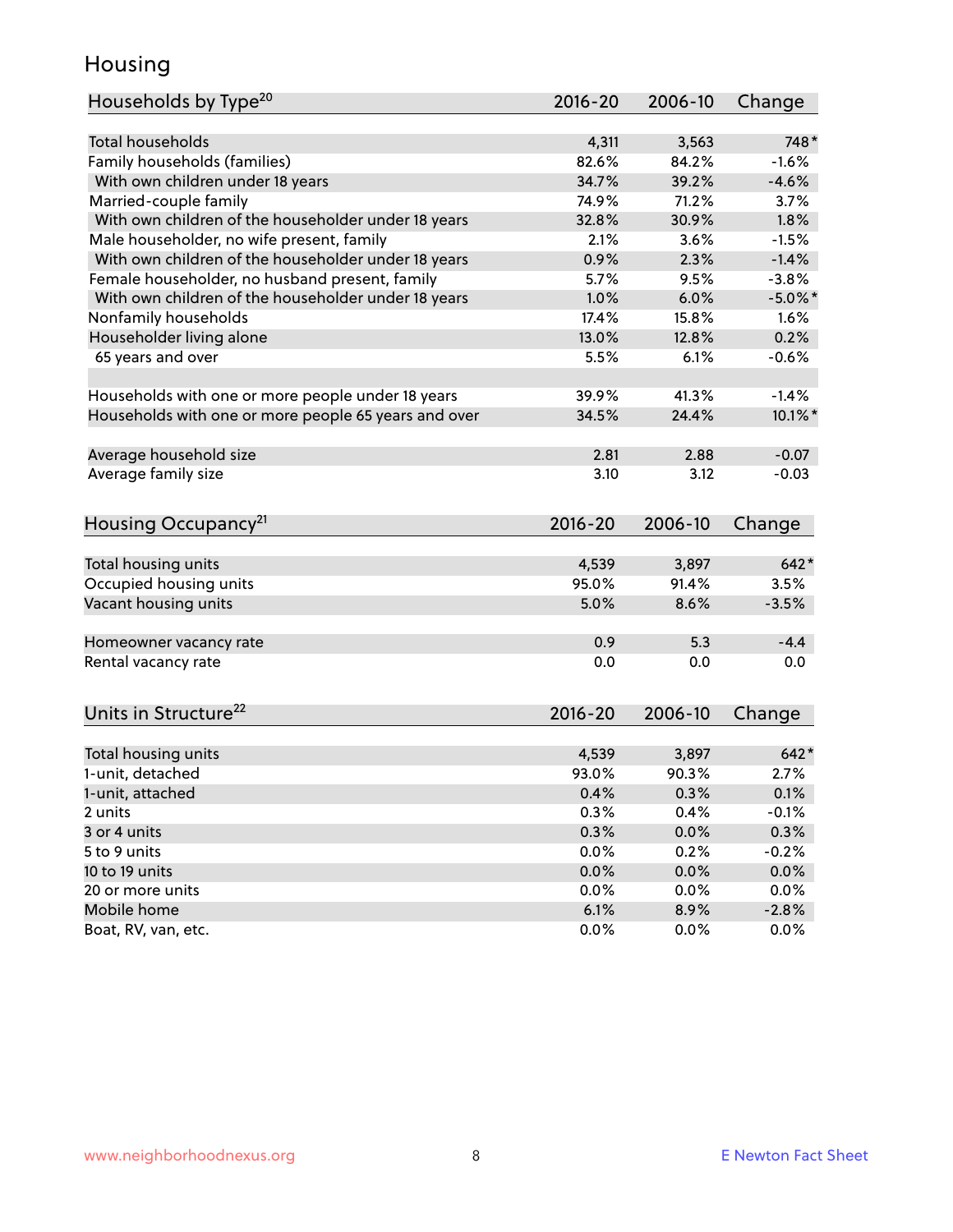## Housing, Continued...

| Year Structure Built <sup>23</sup>             | 2016-20     | 2006-10 | Change      |
|------------------------------------------------|-------------|---------|-------------|
| Total housing units                            | 4,539       | 3,897   | $642*$      |
| Built 2014 or later                            | 3.2%        | (X)     | (X)         |
| Built 2010 to 2013                             | 2.6%        | (X)     | (X)         |
| Built 2000 to 2009                             | 29.1%       | 26.8%   | 2.4%        |
| Built 1990 to 1999                             | 25.8%       | 30.0%   | $-4.2%$     |
| Built 1980 to 1989                             | 15.6%       | 18.9%   | $-3.3%$     |
| Built 1970 to 1979                             | 10.6%       | 11.9%   | $-1.2%$     |
| Built 1960 to 1969                             | 4.8%        | 5.7%    | $-1.0%$     |
| Built 1950 to 1959                             | 3.5%        | 1.3%    | $2.2\%$ *   |
| Built 1940 to 1949                             | 0.4%        | 0.6%    | $-0.2%$     |
| Built 1939 or earlier                          | 4.3%        | 4.8%    | $-0.5%$     |
| Housing Tenure <sup>24</sup>                   | $2016 - 20$ | 2006-10 | Change      |
|                                                |             |         |             |
| Occupied housing units                         | 4,311       | 3,563   | 748*        |
| Owner-occupied                                 | 89.4%       | 86.1%   | 3.4%        |
| Renter-occupied                                | 10.6%       | 13.9%   | $-3.4%$     |
| Average household size of owner-occupied unit  | 2.83        | 2.82    | 0.00        |
| Average household size of renter-occupied unit | 2.61        | 3.19    | $-0.57*$    |
| Residence 1 Year Ago <sup>25</sup>             | $2016 - 20$ | 2006-10 | Change      |
| Population 1 year and over                     | 11,975      | 10,206  | $1,769*$    |
| Same house                                     | 88.0%       | 91.1%   | $-3.1\%$ *  |
| Different house in the U.S.                    | 11.7%       | 8.9%    | 2.8%        |
| Same county                                    | 6.8%        | 4.9%    | 1.9%        |
| Different county                               | 4.9%        | 3.9%    | 0.9%        |
| Same state                                     | 4.4%        | 3.8%    | 0.6%        |
| Different state                                | 0.4%        | 0.1%    | 0.3%        |
| Abroad                                         | 0.3%        | 0.0%    | 0.3%        |
| Value of Housing Unit <sup>26</sup>            | $2016 - 20$ | 2006-10 | Change      |
|                                                |             |         |             |
| Owner-occupied units                           | 3,856       | 3,067   | 789*        |
| Less than \$50,000                             | 3.2%        | 2.5%    | 0.7%        |
| \$50,000 to \$99,999                           | 6.0%        | 8.7%    | $-2.8%$     |
| \$100,000 to \$149,999                         | 10.7%       | 21.8%   | $-11.1\%$ * |
| \$150,000 to \$199,999                         | 17.8%       | 25.6%   | $-7.7\%$ *  |
| \$200,000 to \$299,999                         | 28.7%       | 18.5%   | 10.2%*      |
| \$300,000 to \$499,999                         | 28.8%       | 18.7%   | 10.1%*      |
| \$500,000 to \$999,999                         | 4.4%        | 4.2%    | 0.2%        |
| \$1,000,000 or more                            | 0.3%        | 0.0%    | 0.3%        |
| Median (dollars)                               | 240,256     | 179,074 | 61,182*     |
| Mortgage Status <sup>27</sup>                  | $2016 - 20$ | 2006-10 | Change      |
| Owner-occupied units                           | 3,856       | 3,067   | 789*        |
| Housing units with a mortgage                  | 63.5%       | 72.7%   | $-9.2%$ *   |
| Housing units without a mortgage               | 36.5%       | 27.3%   | $9.2\%$ *   |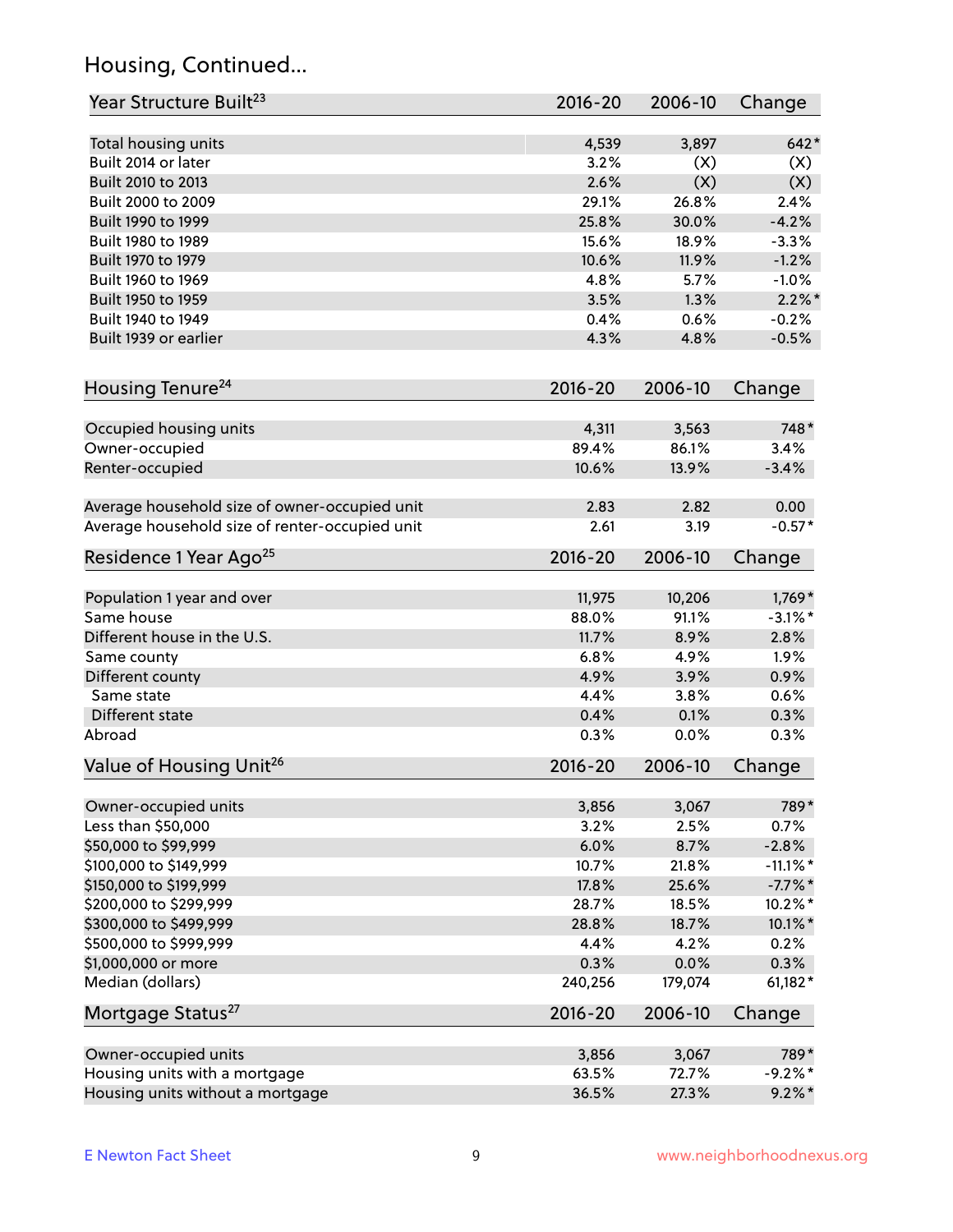## Housing, Continued...

| Selected Monthly Owner Costs <sup>28</sup>                                            | 2016-20        | 2006-10        | Change      |
|---------------------------------------------------------------------------------------|----------------|----------------|-------------|
| Housing units with a mortgage                                                         | 2,447          | 2,230          | 217         |
| Less than \$300                                                                       | 0.0%           | 0.0%           | 0.0%        |
| \$300 to \$499                                                                        | 1.0%           | 0.6%           | 0.4%        |
| \$500 to \$999                                                                        | 15.5%          | 17.1%          | $-1.6%$     |
| \$1,000 to \$1,499                                                                    | 33.6%          | 31.0%          | 2.6%        |
| \$1,500 to \$1,999                                                                    | 25.0%          | 29.5%          | $-4.5%$     |
| \$2,000 to \$2,999                                                                    | 21.9%          | 19.1%          | 2.8%        |
| \$3,000 or more                                                                       | 3.1%           | 2.7%           | 0.3%        |
| Median (dollars)                                                                      | 1,499          | 1,521          | $-22$       |
|                                                                                       |                |                |             |
| Housing units without a mortgage                                                      | 1,409          | 837            | 572*        |
| Less than \$150                                                                       | 1.4%           | 0.0%           | 1.4%        |
| \$150 to \$249                                                                        | 6.8%           | 15.5%          | $-8.7%$     |
| \$250 to \$349                                                                        | 4.8%           | 28.7%          | $-23.8\%$ * |
| \$350 to \$499                                                                        | 28.4%          | 29.7%          | $-1.4%$     |
| \$500 to \$699                                                                        | 43.1%          | 19.2%          | 23.8%*      |
| \$700 or more                                                                         | 15.5%          | 6.8%           | 8.7%        |
| Median (dollars)                                                                      | 526            | 379            | $147*$      |
| Selected Monthly Owner Costs as a Percentage of<br>Household Income <sup>29</sup>     |                |                | Change      |
| Housing units with a mortgage (excluding units where<br>SMOCAPI cannot be computed)   | 2,436          | 2,230          | 206         |
| Less than 20.0 percent                                                                | 52.6%          | 36.9%          | 15.7%*      |
| 20.0 to 24.9 percent                                                                  | 19.8%          | 19.0%          | $0.9\%$     |
| 25.0 to 29.9 percent                                                                  | 6.0%           | 15.7%          | $-9.7%$ *   |
| 30.0 to 34.9 percent                                                                  | 1.4%           | 8.7%           | $-7.4\%$ *  |
| 35.0 percent or more                                                                  | 20.2%          | 19.7%          | 0.6%        |
| Not computed                                                                          | 11             | 0              | 11          |
| Housing unit without a mortgage (excluding units where<br>SMOCAPI cannot be computed) | 1,407          | 833            | 574*        |
| Less than 10.0 percent                                                                | 63.4%          | 51.5%          | 11.9%       |
| 10.0 to 14.9 percent                                                                  | 13.0%          | 11.0%          | 2.0%        |
| 15.0 to 19.9 percent                                                                  | 8.2%           | 10.2%          | $-2.0%$     |
| 20.0 to 24.9 percent                                                                  | 4.1%           | 8.9%           | $-4.8%$     |
| 25.0 to 29.9 percent                                                                  | 2.8%           | 5.0%           | $-2.2%$     |
| 30.0 to 34.9 percent                                                                  | 2.1%           | 0.0%           | 2.1%        |
| 35.0 percent or more                                                                  | 6.4%           | 13.3%          | $-6.9%$     |
| Not computed                                                                          | $\overline{2}$ | $\overline{4}$ | $-2$        |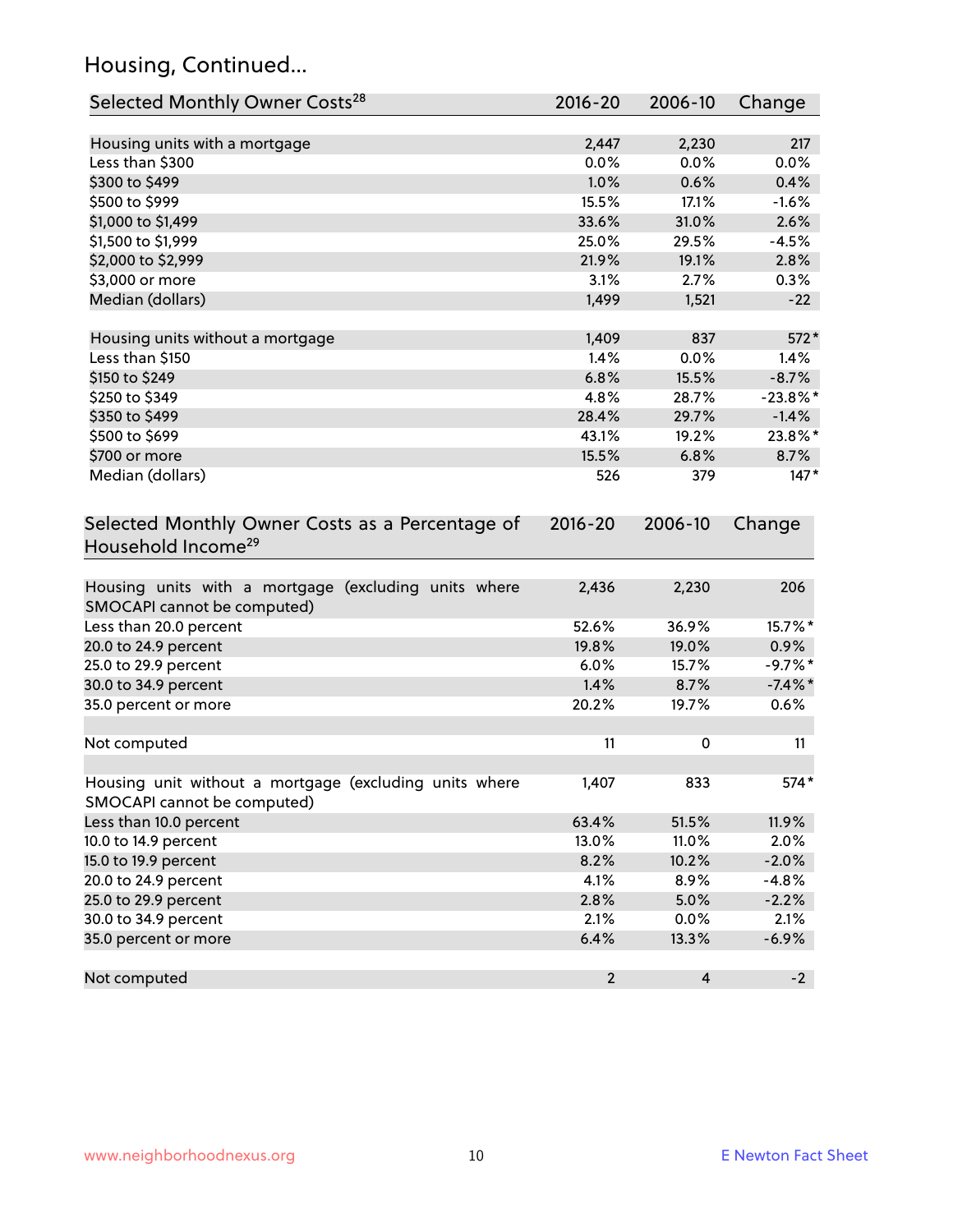## Housing, Continued...

| Gross Rent <sup>30</sup>                                                       | 2016-20 | 2006-10       | Change                 |
|--------------------------------------------------------------------------------|---------|---------------|------------------------|
|                                                                                | 414     | 461           | $-47$                  |
| Occupied units paying rent<br>Less than \$200                                  | 0.0%    | 0.0%          | 0.0%                   |
| \$200 to \$499                                                                 | 0.0%    | 0.0%          | 0.0%                   |
| \$500 to \$749                                                                 | 19.1%   | 24.5%         |                        |
|                                                                                | 24.9%   | 59.9%         | $-5.4%$<br>$-35.0\%$ * |
| \$750 to \$999<br>\$1,000 to \$1,499                                           | 38.9%   |               | 24.8%*                 |
|                                                                                | 12.3%   | 14.1%<br>0.0% | 12.3%                  |
| \$1,500 to \$1,999<br>\$2,000 or more                                          | 4.8%    | 1.5%          | 3.3%                   |
| Median (dollars)                                                               | 1,270   | 982           | 288*                   |
|                                                                                |         |               |                        |
| No rent paid                                                                   | 41      | 35            | 6                      |
| Gross Rent as a Percentage of Household Income <sup>31</sup>                   | 2016-20 | 2006-10       | Change                 |
|                                                                                |         |               |                        |
| Occupied units paying rent (excluding units where GRAPI<br>cannot be computed) | 408     | 461           | $-53$                  |
| Less than 15.0 percent                                                         | 11.8%   | 10.4%         | 1.4%                   |
| 15.0 to 19.9 percent                                                           | 13.0%   | 2.8%          | 10.2%                  |
| 20.0 to 24.9 percent                                                           | 8.1%    | 22.1%         | $-14.0%$               |
| 25.0 to 29.9 percent                                                           | 1.0%    | 10.4%         | $-9.4%$                |
| 30.0 to 34.9 percent                                                           | 4.7%    | 1.1%          | 3.6%                   |
| 35.0 percent or more                                                           | 61.5%   | 53.1%         | 8.4%                   |
| Not computed                                                                   | 47      | 35            | 12 <sup>2</sup>        |
| Transportation                                                                 |         |               |                        |
| Commuting to Work <sup>32</sup>                                                | 2016-20 | 2006-10       | Change                 |
| Workers 16 years and over                                                      | 5,739   | 4,866         | 873*                   |
| Car, truck, or van - drove alone                                               | 84.7%   | 81.6%         | 3.1%                   |
| Car, truck, or van - carpooled                                                 | 7.0%    | 13.1%         | $-6.1\%$ *             |
| Public transportation (excluding taxicab)                                      | 0.0%    | 0.2%          | $-0.2%$                |
| Walked                                                                         | 0.2%    | 1.0%          | $-0.8%$                |
| Other means                                                                    | 1.8%    | 0.2%          | 1.6%                   |
| Worked at home                                                                 | 6.4%    | 3.8%          | 2.5%                   |
| Mean travel time to work (minutes)                                             | 33.6    | 30.7          | 2.9                    |
| Vehicles Available <sup>33</sup>                                               | 2016-20 | 2006-10       | Change                 |
|                                                                                |         |               |                        |
| Occupied housing units                                                         | 4,311   | 3,563         | 748*                   |
| No vehicles available                                                          | 3.5%    | 1.2%          | 2.4%                   |
| 1 vehicle available                                                            | 11.8%   | 19.7%         | $-7.9%$ *              |
| 2 vehicles available                                                           | 41.8%   | 46.5%         | $-4.7%$                |
| 3 or more vehicles available                                                   | 42.9%   | 32.7%         | 10.2%                  |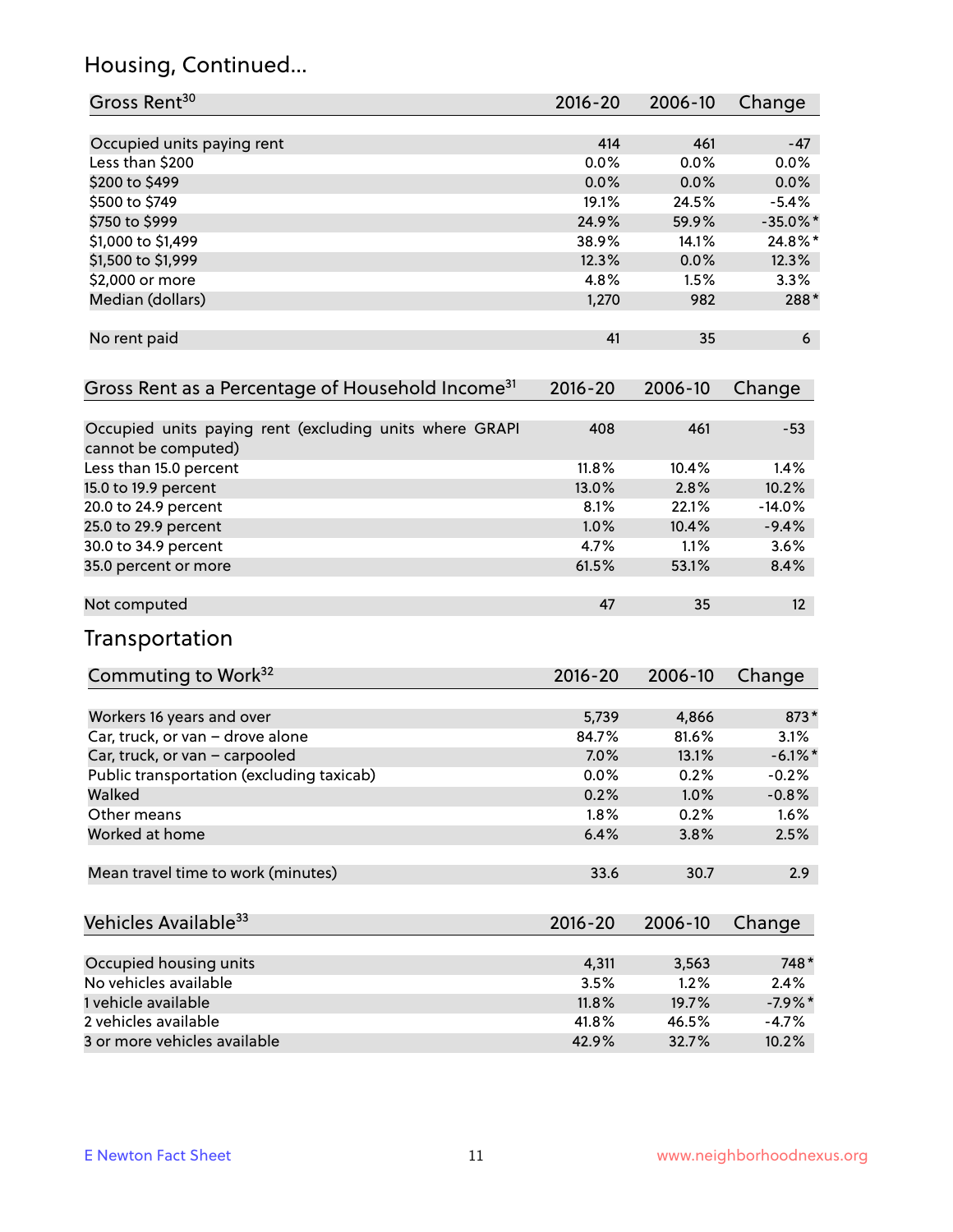#### Health

| Health Insurance coverage <sup>34</sup> | 2016-20 |
|-----------------------------------------|---------|
|-----------------------------------------|---------|

| Civilian Noninstitutionalized Population                | 12,113 |
|---------------------------------------------------------|--------|
| With health insurance coverage                          | 89.3%  |
| With private health insurance coverage                  | 74.0%  |
| With public health coverage                             | 28.2%  |
| No health insurance coverage                            | 10.7%  |
| Civilian Noninstitutionalized Population Under 19 years | 3,017  |
| No health insurance coverage                            | 7.1%   |
| Civilian Noninstitutionalized Population 19 to 64 years | 6,822  |
| In labor force:                                         | 5,266  |
| Employed:                                               | 5,125  |
| With health insurance coverage                          | 88.0%  |
| With private health insurance coverage                  | 86.9%  |
| With public coverage                                    | 2.5%   |
| No health insurance coverage                            | 12.0%  |
| Unemployed:                                             | 141    |
| With health insurance coverage                          | 88.7%  |
| With private health insurance coverage                  | 77.3%  |
| With public coverage                                    | 34.0%  |
| No health insurance coverage                            | 11.3%  |
| Not in labor force:                                     | 1,556  |
| With health insurance coverage                          | 71.5%  |
| With private health insurance coverage                  | 54.6%  |
| With public coverage                                    | 19.5%  |
| No health insurance coverage                            | 28.5%  |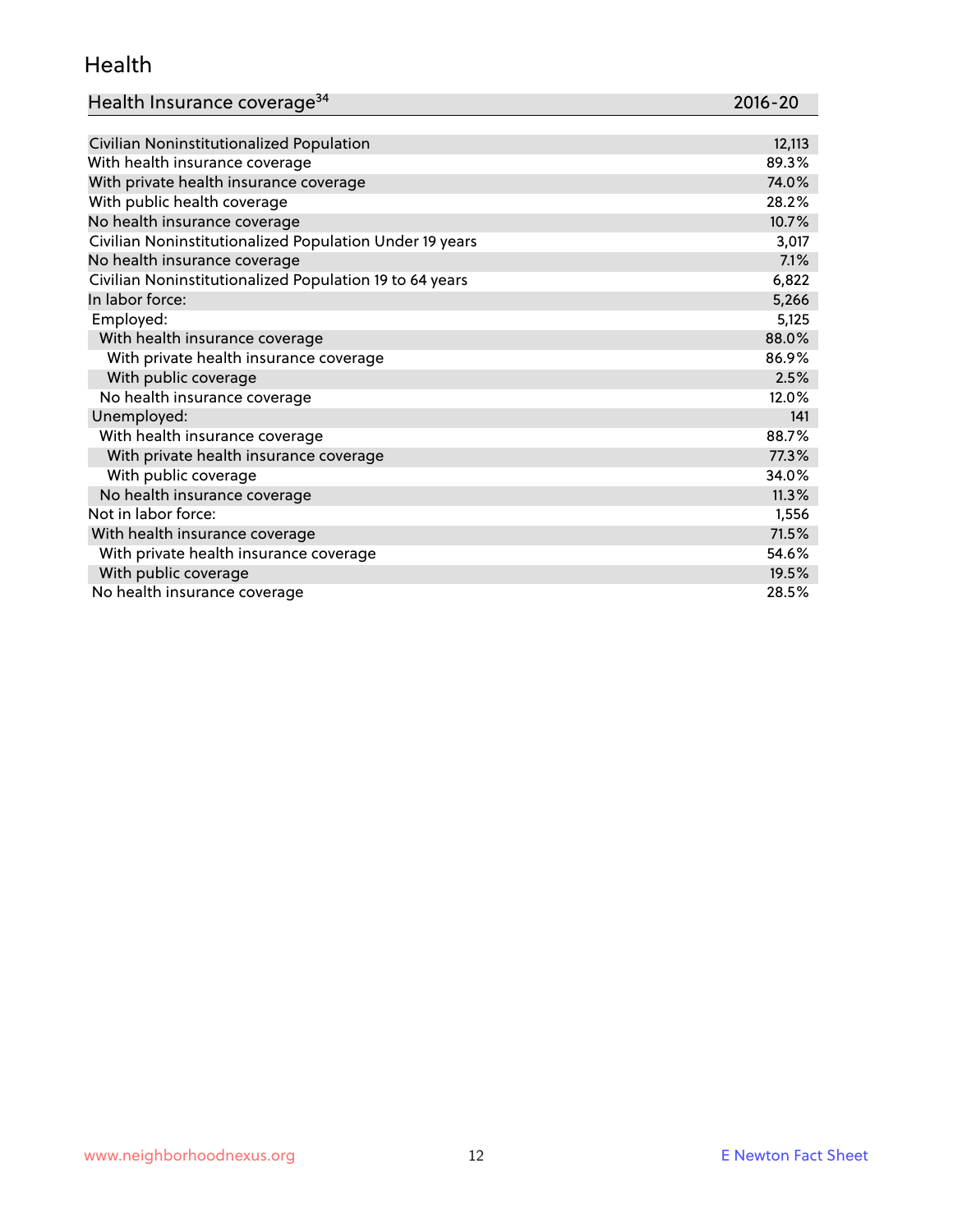## Employment Forecasts

| Forecast Employment by Sector <sup>35</sup>      | 2030     | 2020     | Change   |
|--------------------------------------------------|----------|----------|----------|
|                                                  |          |          |          |
| <b>All Sectors</b>                               | 2,356    | 1,886    | 24.9%    |
| Goods Producing                                  | 858      | 787      | 9.0%     |
| Agriculture, forestry, fishing and hunting       | 33       | 41       | $-19.5%$ |
| Mining                                           | 0        | $\Omega$ | 0.0%     |
| Construction                                     | 465      | 360      | 29.2%    |
| Manufacturing                                    | 360      | 386      | $-6.7%$  |
| Service Providing                                | 443      | 315      | 40.6%    |
| Wholesale trade                                  | 80       | 30       | 166.7%   |
| <b>Retail trade</b>                              | 324      | 276      | 17.4%    |
| Transportation and warehousing                   | 39       | 9        | 333.3%   |
| <b>Utilities</b>                                 | $\Omega$ | $\Omega$ | 0.0%     |
| Information                                      | 0        | $\Omega$ | 0.0%     |
| <b>Financial activities</b>                      | 146      | 101      | 44.6%    |
| Finance and insurance                            | 112      | 65       | 72.3%    |
| Real estate and rental and leasing               | 34       | 36       | $-5.6%$  |
| Professional and business services               | 202      | 101      | 100.0%   |
| Professional, scientific, and technical services | 178      | 91       | 95.6%    |
| Management of companies and enterprises          | 24       | 10       | 140.0%   |
| <b>Education and health services</b>             | 260      | 272      | $-4.4%$  |
| <b>Education services</b>                        | 120      | 145      | $-17.2%$ |
| Health care and social assistance                | 140      | 127      | 10.2%    |
| Leisure and hospitality                          | 207      | 141      | 46.8%    |
| Arts, entertainment, and recreation              | 102      | 66       | 54.5%    |
| Accommodation and food services                  | 105      | 75       | 40.0%    |
| Other services, except public administration     | 105      | 79       | 32.9%    |
| Public administration                            | 4        | 6        | $-33.3%$ |

# Population Forecasts

| Population Forecasts <sup>36</sup> | 2030   | 2020   | Change |
|------------------------------------|--------|--------|--------|
|                                    |        |        |        |
| <b>Total Population</b>            | 18.994 | 14.812 | 28.2%  |
| <b>Total Households</b>            | 7.053  | 5.454  | 29.3%  |